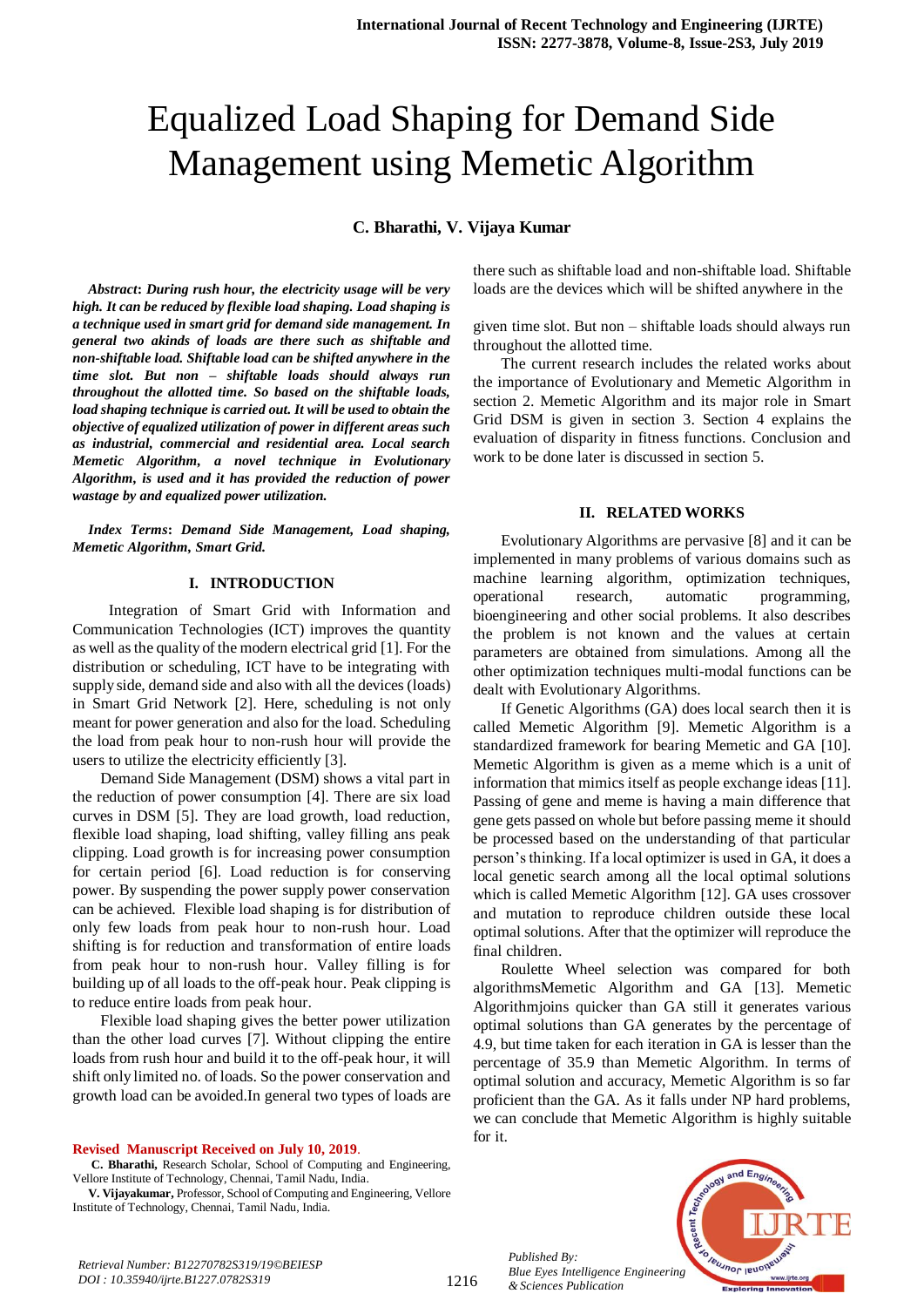5.iv.

5. Memetic Algorithm steps:

search>

 $(OS)$ 

7. Return the best OS end while

i. Selection of best chromosomes founded on the minimal '*p*' in rush hour 'ph' ii. For time slot '*t*', carry out Arithmetic

iii. Do local search and select the best chromosome from new population <local

iv. Calculate FF matrix of the '*l*' with minimal '*p*' during '*ph*'. <optimal solution

crossover for '*l*' based on '*p*'.

6. Compare both optimal solutions obtained in step 4. and

Repeat the process for every '*L*' and then choose the best

## **III. ALGORITHM DESCRIPTION**

If a problem does not have a heuristic solution or it produces the unsuitable results then the evolutionary approach can be used. It will give the satisfactory results. Also it can be associated with other optimization algorithms

Memetic Algorithm is the combination of Evolutionary Algorithm and local search. Like Evolutionary Algorithm, here there is an additional task of local search followed by selection, crossover and mutation. Fig. 1 depicts the flow chart of Memetic Algorithm



Fig. 1 Memetic Algorithm Flowchart

#### **A. Demand Side Management with Memetic Algorithm**

The best solution is provided by Memetic Algorithm based on the flexible load shaping objective function [7]

*Minimize*  $\sum_{i=1}^{t} \sum_{k=1}^{L} l_k \cdot p_i$  (1)

where  $t =$  no. of time step,

- $L =$  no. of device types,
- $l =$  total no. of loads in individual device type and  $p = power$  of individual device in kWh.

$$
FitnessFunction = 1 + \frac{1}{\sum_{i=1}^{t} \sum_{k=1}^{k} l_k, p_i}
$$
 (2)

Equations (1) and (2) denotes the objective function and Fitness Function (FF) [7] of the Memetic Algorithm.

*Algorithm 1. Equalized Load Shaping for Demand Side Management using Memetic Algorithm (MA-DSM)*

From the table of devices take device types '*L'*, no. of loads'*l'*  and consumption of power '*p'*

whil*e* 1 *< L < n do while 0 < l < m do*

- 1. Compute the overall power consumption (*p*) of no. of loads (*l*)
- 2. Initialize population
- 3. Calculate FF of DSM without MA
- 4. Optimal solution

MA-DSM.



optimal FF. end while Algortihm 1 gives us the Memtic Algorithm for Equalized Load shaping in Demand Side Management

(MA-DSM). The process of reproduction includes 4 significant steps. They are selection, crossover, local search and calculating FF. By using minimal 'p' in rush hour 'ph', the best chromosomes will be selected. By the process of crossover, new offspring are generated from these chromosomes. From 4 types of crossover methods arithmetic crossover is chosen. Finding the best chromosome from the new offspring for the optimization process is called local search. Compute the fitness function with MA-DSM. Compare it with the fitness function of DSM without MA and return the best optimal solution. For new population, best optimal solution should be obtained by repeating all the process for n times.

# **IV. SIMULATION AND RESULTS**

MATLAB is used to carry out the simulations for three diverse areas. Although Memetic Algorithm takes more time than GA, the result will be highly efficient. Here the result is compared with both Heuristic based Evolutionary algorithm (HDSM) [14] and GA-DSM [7]. For comparison purpose Table 1, 3 and 5 are taken as input datasetas given [14]. GA-DSM details in Table 2, 4 and 6 are taken [7].

#### **A. Industrial Area:**

I. contains the data of Industrial area. It consists of both shiftable and non-shiftable loads. Non-shiftable loads: cannot be exposed to MA-DSM. For eg: Induction motor and arc furnace. Population is considered from shiftable loads and are exposed to the MA-DSM. Computation of FF and its average is carried out using DSM without MA and MA-DSM respectively. Fig. 2 gives the result of that comparison.

Fig. 2 clearly depicts the average FF of DSM without MA in 1<sup>st</sup> three slots which are peak hours others are off-peak hours. To obtain the optimized solution, few loads are shifted to non-rush hours that is signified in the average FF with

*Published By: Blue Eyes Intelligence Engineering*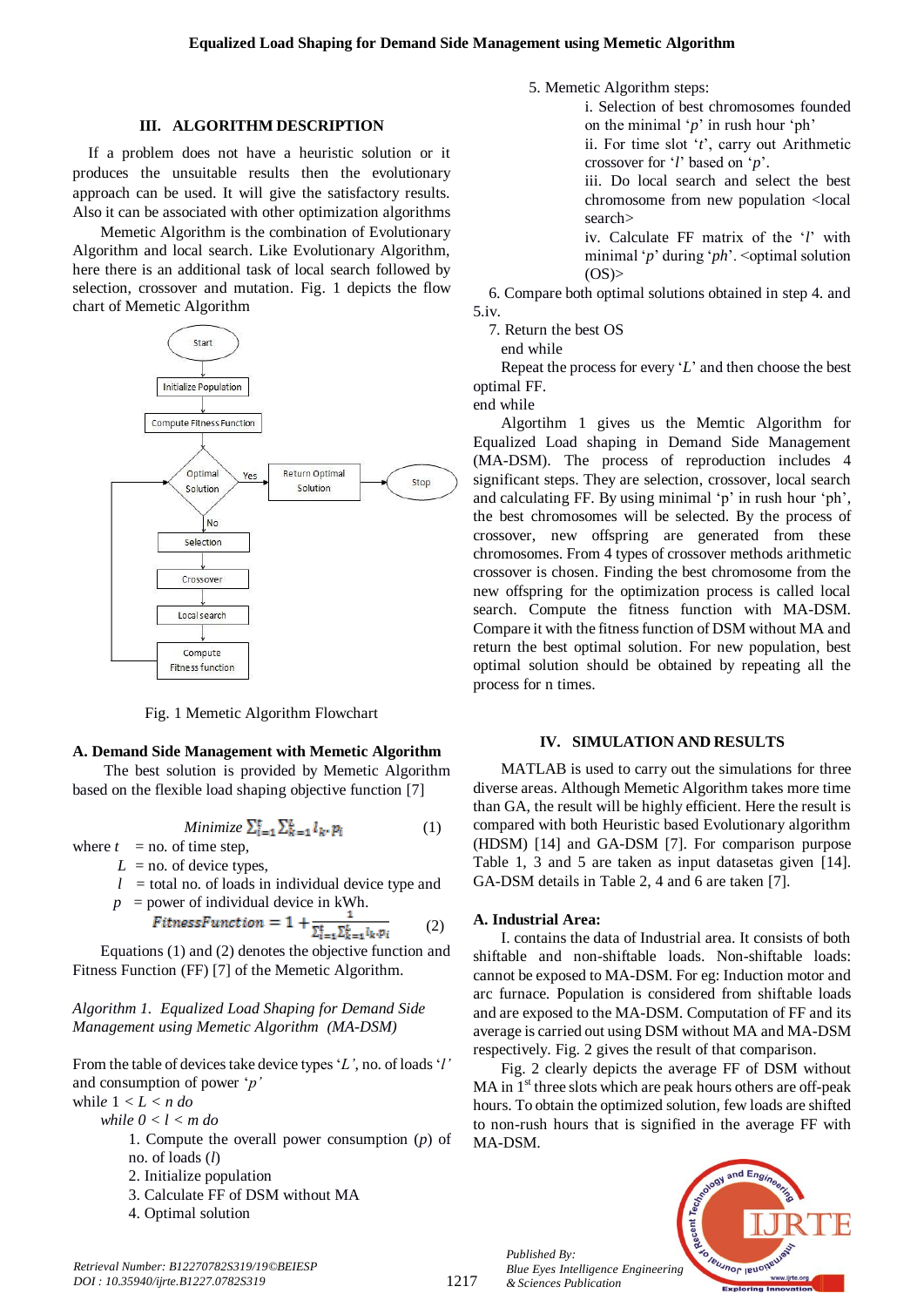Average of peak demand power reduction is 18.86% before and after the applyingMA-DSM shown in Fig. 3. HDSMand GA-DSM gives the power reduction of 14.2% and 23.84% respectively. Hence the given MA-DSM gains beyond HDSM and within GA-DSM. It means that load shaping does not shift more loads to the off-peak hour. So off-peak hour does not become peak. MA-DSM tried to equally redistribute the loads and achieved its objective. Let us compare the increase and decrease of power consumption using GA-DSM and MA-DSM in II. Negative sign (-) and positive sign (+) indicates the decrease and increase of power respectively.

| I. Data of Industrial Area Loads |                        |                                |      |      |      |      |                          |                   |
|----------------------------------|------------------------|--------------------------------|------|------|------|------|--------------------------|-------------------|
|                                  |                        | Device Power Consumption (kWh) |      |      |      |      |                          |                   |
| Sl.No                            | Device Types           |                                |      | 3rd  |      |      |                          | Number of Devices |
|                                  |                        | 1st                            | 2nd  |      | 4th  | 5th  | 6th Hour                 |                   |
|                                  |                        | Hour                           | Hour | Hour | Hour | Hour |                          |                   |
|                                  | Water Heater           | 12.5                           | 12.5 | 12.5 | 12.5 |      |                          | 39                |
| ◠                                | <b>Welding Machine</b> | 25                             | 25   | 25   | 25   | 25   |                          | 35                |
| ◠                                | Fan/AC                 | 30                             | 30   | 30   | 30   | 30   | $\overline{\phantom{0}}$ | 16                |



Fig. 2 Average FF evaluation – Industrial Area



Fig. 3 Variation in utilizing power (%) – Industrial area

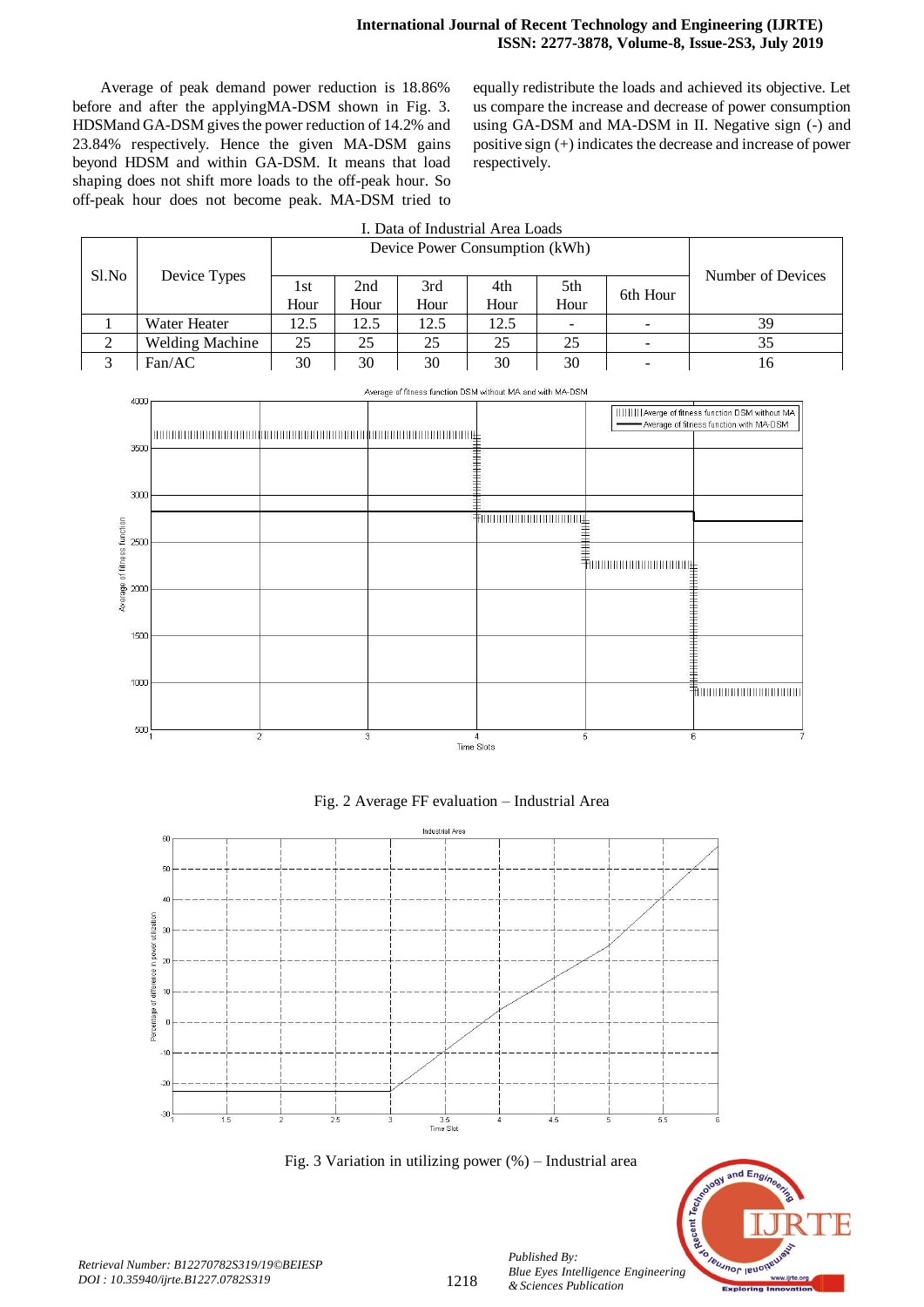| II. Power reduction comparison between GA-DSM and |  |
|---------------------------------------------------|--|
| MA-DSM in Industrial area                         |  |

| <b>Time Slots</b> | GA-DSM   | <b>MA-DSM</b> |
|-------------------|----------|---------------|
|                   | $-48%$   | $-22.6%$      |
| $\mathfrak{D}$    | $-48%$   | $-22.6%$      |
| 3                 | $-48%$   | $-22.6%$      |
| 4                 | $+22.5%$ | $+4.05%$      |
| 5                 | $+32%$   | $+25.05%$     |
| 6                 | $+75%$   | $+57.5%$      |

# **B. Residetial Area:**

III. comprises residential area data set. In Fig. 4, the

average FF of DSM without MA shows the  $1<sup>st</sup>$  hour is the rush hour next two hours are off-peak hours. By applying MA-DSM, few loads are shifted to non-rush hours that is signified in the average FF with MA-DSM.

Fig. 5 represents the residential area's variation in utilizing power (%). IV. gives us the comparison of power reduction between GA-DSM and MA-DSM.

# **C. Commercial Area:**

V. comprises residential area data set. In Fig. 6, the average FF of DSM without MA clearly shows that the 1st hour is the rush hour next two hours are off-peak hours. By applying MA-DSM, few loads are shifted to non-rush hours that is signified in the average FF with MA-DSM. Fig. 7 represents the commercial area's variation in utilizing power (%). VI. gives us the comparison of power reduction between GA-DSM and MA-DSM.

| Sl.No          | Device Types       | Device Power Consumption (kWh) | Number<br>of             |          |         |
|----------------|--------------------|--------------------------------|--------------------------|----------|---------|
|                |                    | 1st Hour                       | 2nd<br>Hour              | 3rd Hour | Devices |
| $\mathbf{1}$   | Dryer              | 1.2                            |                          |          | 189     |
| $\overline{2}$ | Dry washer         | 201.6                          | $\overline{\phantom{0}}$ |          | 288     |
| 3              | Washing<br>machine | 134                            | 107.2                    |          | 268     |
| $\overline{4}$ | Oven               | 362.7                          |                          |          | 279     |
| 5              | Iron               | 340                            |                          |          | 340     |
| 6              | Vacuum Cleaner     | 63.2                           |                          |          | 158     |
| $\overline{7}$ | Fan                | 57.6                           | 57.6                     | 57.6     | 288     |
| $8\,$          | Kettle             | 812                            |                          |          | 406     |
| 9              | Toaster            | 43.2                           | $\overline{\phantom{0}}$ |          | 48      |
| 10             | Rice-Cooker        | 50.15                          |                          |          | 59      |
| 11             | Hair Dryer         | 87                             |                          |          | 58      |
| 12             | Blender            | 19.8                           |                          |          | 66      |
| 13             | Frying Pan         | 10.1                           |                          |          | 101     |
| 14             | Coffee Maker       | 44.8                           |                          |          | 56      |
| Total          |                    |                                |                          |          | 2604    |

III. Data of Residential Area Loads



*Published By:*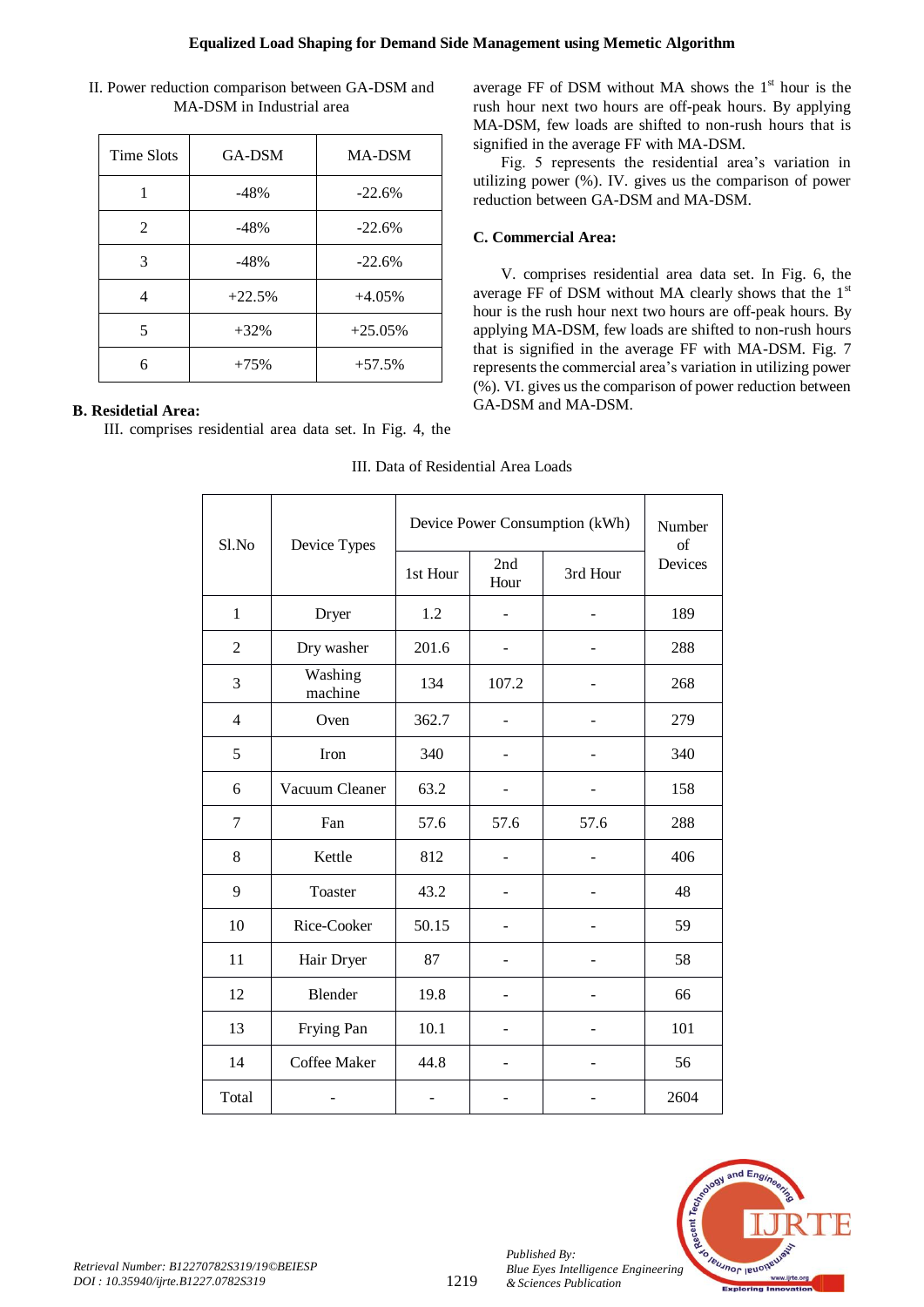# **International Journal of Recent Technology and Engineering (IJRTE) ISSN: 2277-3878, Volume-8, Issue-2S3, July 2019**







Fig. 5 Variation in utilizing power (%) – Residential area

IV. Power reduction comparison between GA-DSM and MA-DSM in Residential area

| Time Slots | GA-DSM   | <b>MA-DSM</b> |
|------------|----------|---------------|
|            | $-70%$   | $-44%$        |
|            | $+34.5%$ | $+22.25%$     |
|            | $+46%$   | $+30%$        |



*Published By:*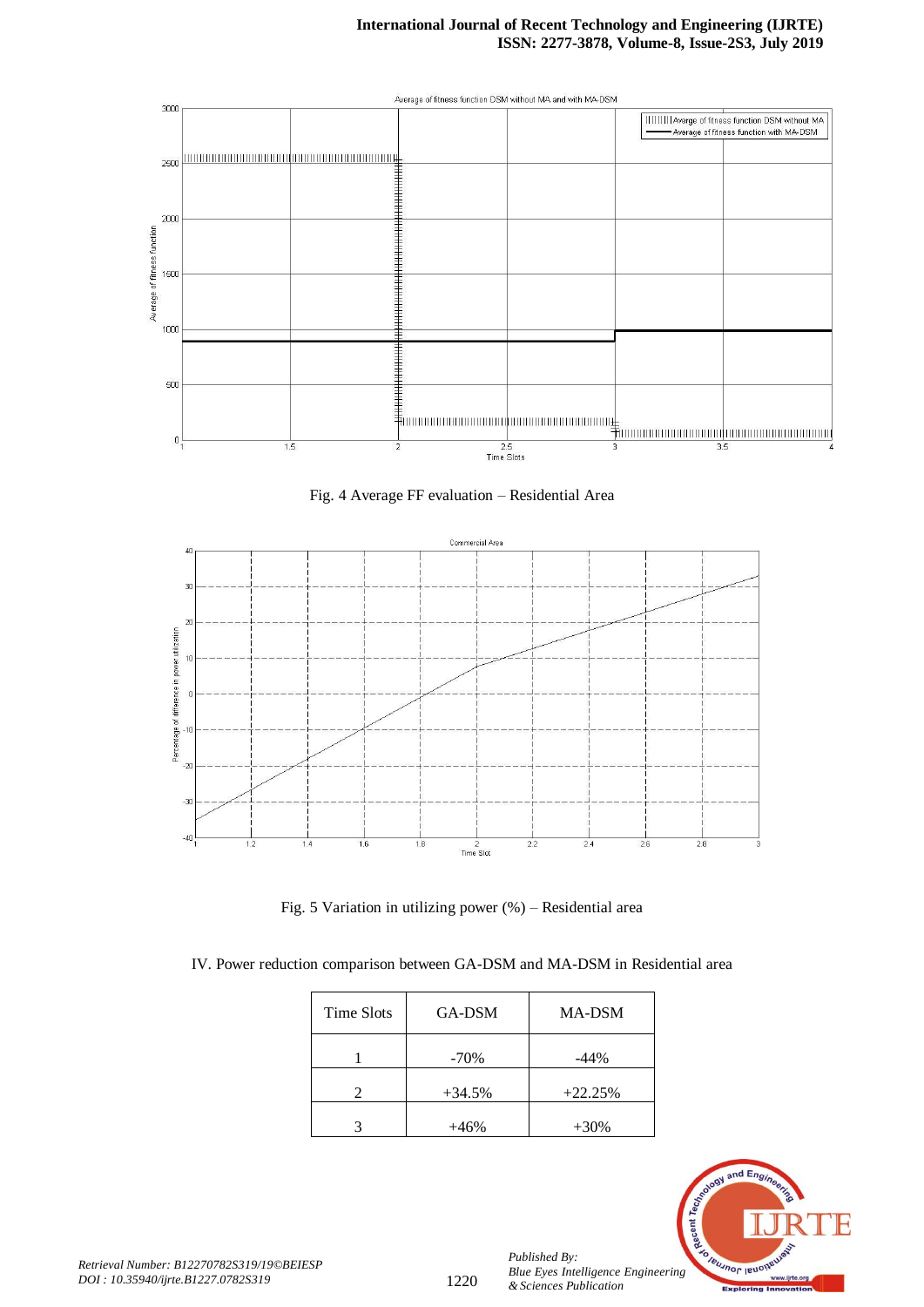# **Equalized Load Shaping for Demand Side Management using Memetic Algorithm**

| Sl.No          | Device Types       | Device Power Consumption | Number of   |          |         |  |
|----------------|--------------------|--------------------------|-------------|----------|---------|--|
|                |                    | 1st Hour                 | 2nd<br>Hour | 3rd Hour | Devices |  |
| 1              | Water<br>Dispenser | 300                      |             |          | 156     |  |
| 2              | Dryer              | 409.5                    |             |          | 117     |  |
| 3              | Kettle             | 369                      | 307.5       |          | 123     |  |
| $\overline{4}$ | Oven               | 385                      |             |          | 77      |  |
| 5              | Coffee Maker       | 198                      | 198         |          | 99      |  |
| 6              | Fan/AC             | 325.5                    | 279         |          | 93      |  |
| 7              | Conditioner        | 224                      | 196         | 168      | 56      |  |
| 8              | Lights             | 174                      | 152.25      | 130.5    | 87      |  |
| Total          |                    |                          |             |          | 808     |  |

V. Data of Commercial Area Loads

Average of fitness function DSM without MA and with MA-DSM







Fig. 7 Variation in utilizing power (%) – Commercial area



*Retrieval Number: B12270782S319/19©BEIESP DOI : 10.35940/ijrte.B1227.0782S319*

*Published By:*